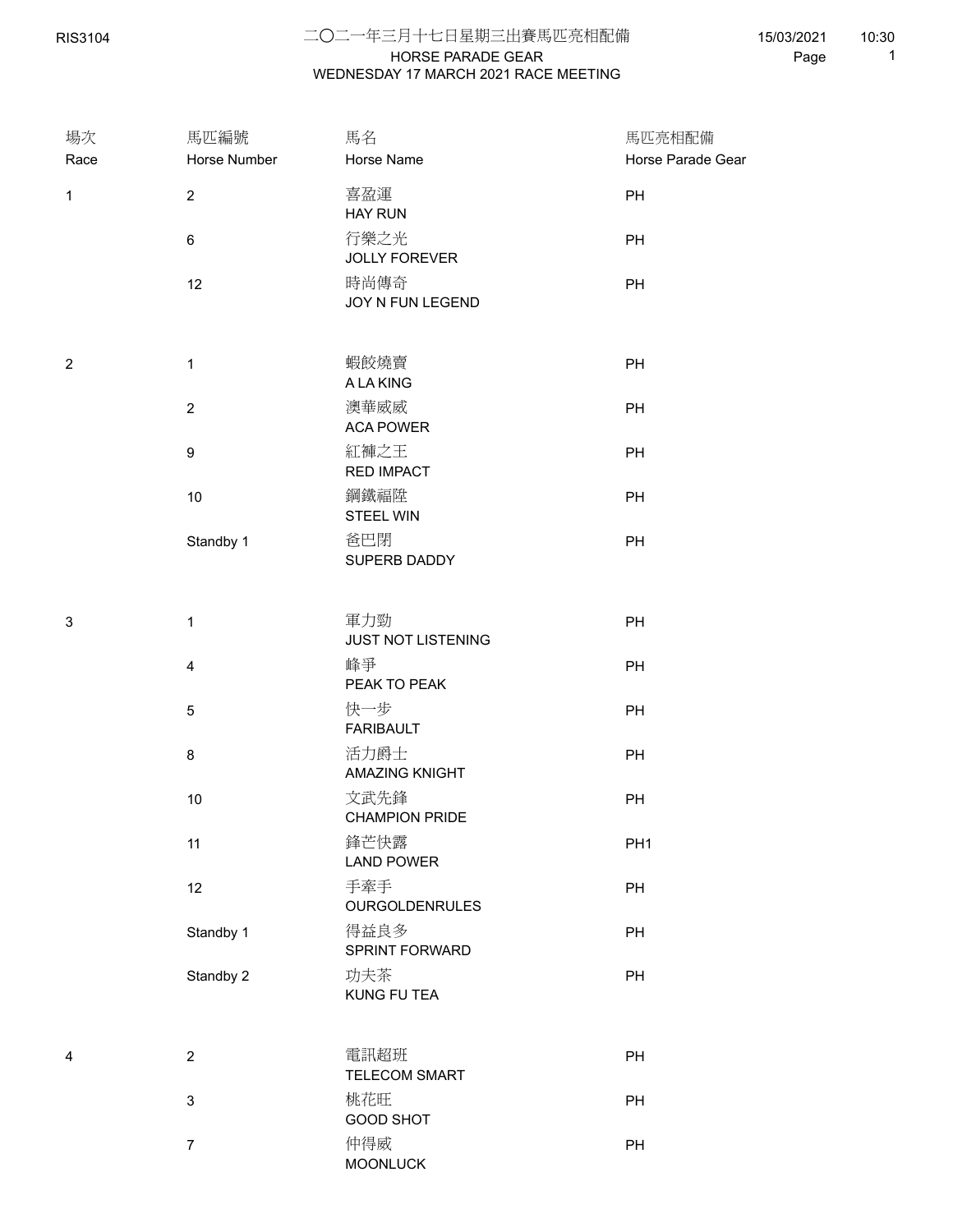## HORSE PARADE GEAR 二○二一年三月十七日星期三出賽馬匹亮相配備 WEDNESDAY 17 MARCH 2021 RACE MEETING

15/03/2021 Page 2 10:30

| 場次             | 馬匹編號                    | 馬名                              | 馬匹亮相配備            |  |
|----------------|-------------------------|---------------------------------|-------------------|--|
| Race           | Horse Number            | Horse Name                      | Horse Parade Gear |  |
| 4              | 8                       | 樂天派                             | PH                |  |
|                |                         | <b>SUNNY BABY</b>               |                   |  |
|                | $\boldsymbol{9}$        | 電子寶貝                            | PH                |  |
|                |                         | E HONEY                         |                   |  |
|                | 11                      | 驍鎰                              | PH                |  |
|                |                         | <b>SMART HUNTER</b>             |                   |  |
|                |                         |                                 |                   |  |
| 5              | $\overline{\mathbf{4}}$ | 西利哥                             | PH                |  |
|                |                         | <b>SUPERBELLA</b>               |                   |  |
|                | $\overline{7}$          | 勝利波幅                            | PH                |  |
|                |                         | WINNING VOLATILITY              |                   |  |
|                | $\bf 8$                 | 紅磚勇士                            | PH                |  |
|                |                         | <b>RED BRICK FIGHTER</b>        |                   |  |
|                | $\boldsymbol{9}$        | 謎語                              | PH                |  |
|                |                         | <b>MISTER ARM</b>               |                   |  |
|                | 11                      | 開心財星                            | PH                |  |
|                |                         | HAPPY FORTUNE                   |                   |  |
|                | 12                      | 雪茄之友                            | PH                |  |
|                |                         | <b>CIGAR BUDDIES</b>            |                   |  |
|                | Standby 2               | 勝出魅力                            | PH                |  |
|                |                         | SMILING FACE                    |                   |  |
|                |                         |                                 |                   |  |
|                |                         |                                 |                   |  |
| 6              | $\mathbf{1}$            | 緻寶駒<br><b>BUNDLE OF DELIGHT</b> | PH                |  |
|                |                         | 御風超影                            |                   |  |
|                | $\boldsymbol{7}$        | <b>SHADOW BREAKER</b>           | PH                |  |
|                |                         | 精彩飛動                            |                   |  |
|                | $\boldsymbol{9}$        | PERFECT TO PLAY                 | PH                |  |
|                | Standby 1               | 幸運飛彈                            | PH                |  |
|                |                         | <b>LUCKY MISSILE</b>            |                   |  |
|                |                         |                                 |                   |  |
|                |                         |                                 |                   |  |
| $\overline{7}$ | $\overline{\mathbf{4}}$ | 和氣生財                            | PH                |  |
|                |                         | <b>HARMONY AND RICH</b>         |                   |  |
|                | $\boldsymbol{7}$        | 威星神駒                            | PH                |  |
|                |                         | NORDIC WELLSTAR                 |                   |  |
|                | $\boldsymbol{9}$        | 亮先生                             | PH                |  |
|                |                         | <b>MR LUMIERES</b>              |                   |  |
|                | $10$                    | 銀河飛馬                            | PH                |  |
|                |                         | MOMENTUM GALAXY                 |                   |  |
|                | 11                      | 青心星                             | PH                |  |
|                |                         | <b>SKY SHOW</b>                 |                   |  |
|                | 12                      | 悅驫                              | PH                |  |
|                |                         | WINNING BREW                    |                   |  |